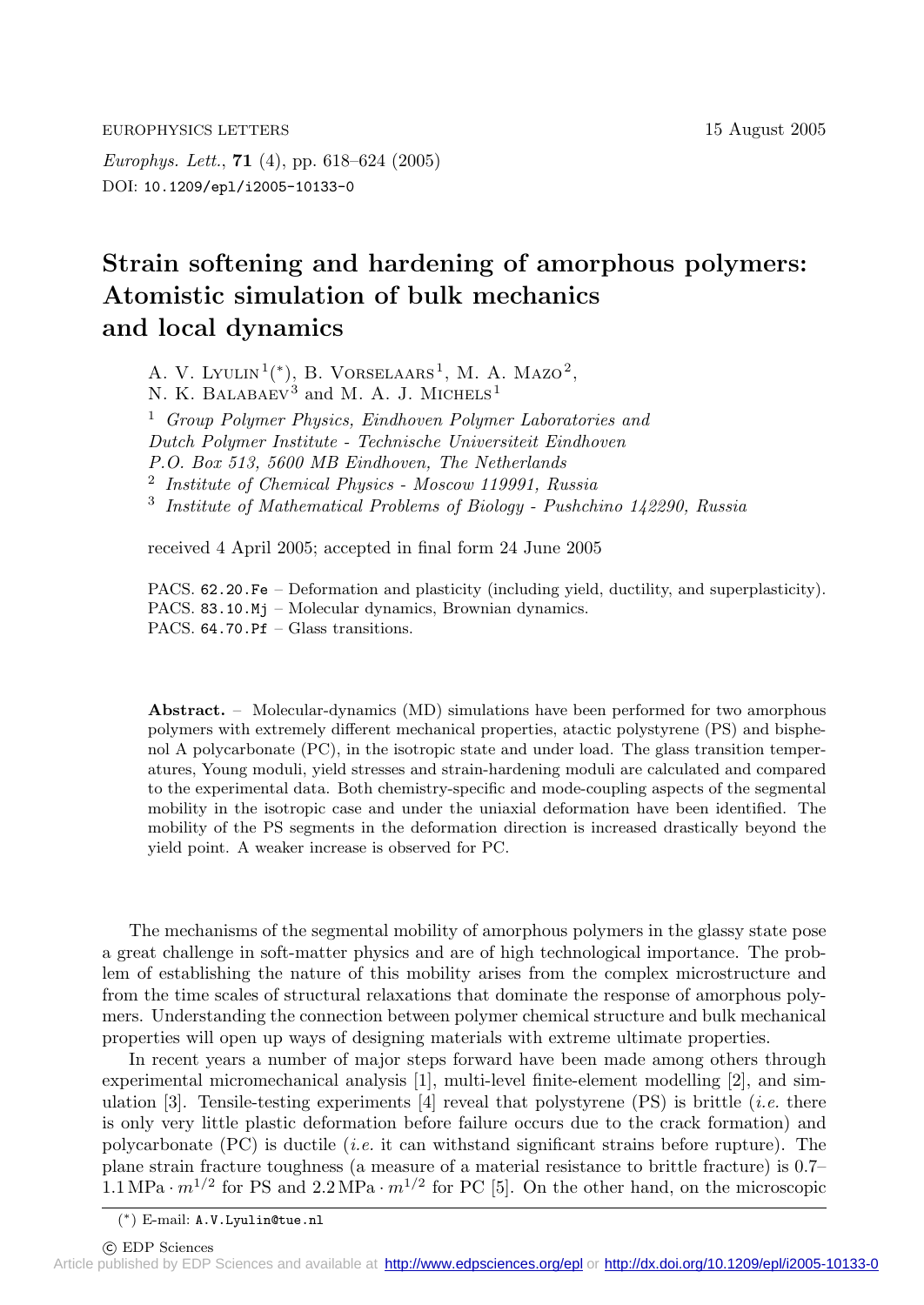level it has proved possible [1] to measure the intrinsic large-deformation stress-strain behaviour, with the surprising result that PS is at that level far more ductile than PC. There exists an excellent correlation between the microscopically measured maximum extension ratio and the theoretical maximum extension ratio of a single strand in the polymer entanglement network [1]. It has recently been found [6] that by mechanical treatment PS and PC both become very ductile macroscopically and can be made to deform by shear yielding. However, the relaxation back to the original state is orders of magnitude faster for PS than for PC. Smit *et al.* [2] have performed multi-level modelling, with the microscopic elasto-viscoplastic constitutive equation as an input, with large-strain homogenisation of heterogeneous domains, and with a subsequent finite-element representation of the microstructure. They were able to predict the global mechanical behaviour of filled amorphous polymers under different loading conditions from their continuum-microscopic properties.

In [2, 6] both the origin and variety of the microscopic stress-strain behaviour, and the difference in relaxational properties between different amorphous polymers, are an open problem. The underlying mechanisms of this chemistry-specific difference between amorphous polymers remain unclear. Recently, universal behaviour has been found in different types of segmental mobility for a model amorphous polystyrene above and below the glass-transition temperature  $T_q$  [3]. In particular, the slowing-down of motion above  $T_q$  is in good agreement with the predictions of the mode-coupling theory  $(MCT)$  [7,8].

The aims of the present study are to bring further insight via atomistic molecular-dynamics simulations into the role of the polymer structure and of the inter- and intramolecular interactions *vs.* the mechanical stress-strain behaviour. Such simulations in particular should allow us to separate the effects of chemistry-specific properties from generic physical mechanisms governing the mobility above and below  $T_g$ . We report the results of simulations for two mechanically very different glassy polymers —a typical brittle one, atactic polystyrene, and a typical ductile one, bisphenol A polycarbonate. We simulated the uniaxial deformation of both polymers to study the experimentally observed strain-softening and strain-hardening phenomena and to find possible links of these phenomena with the different mobilities on the segmental level.

The united-atom models of polymers are used in the present study; for PS the model is described in detail by Lyulin *et al.* [3]; for PC the force field of Hutnik *et al.* [9] is used. The simulation details are mentioned in [3]. In short, the *NPT* MD simulation has been performed for a model PS melt consisting of 1–8 polymer chains of  $N_p = 80$ –160 monomers each (molecular weight  $\approx 8300$ –16600 Da, about one entanglement length) and its periodic images. The stereochemic configurations of the aromatic groups were generated at random so that the ratio of the number of *meso* to *racemic* dyads was near unity. 64 chains of  $N_p = 10$  monomers (about one entanglement length,  $64 \times 10$  system) and 8 chains of  $N_p = 80$  monomers (about 8 entanglement lengths,  $8 \times 80$  system) have been used for the PC melt. The leap-frog velocity Verlet algorithm [10] has been used to integrate the Newtonian equations of motion with the time step of  $\Delta t = 4$  fs. The Berendsen *NPT* MD algorithm [10] has been used, with time constants  $\tau_T =$ 0.5 ps and  $\tau_P = 1$  ps. Some runs have been performed using the collisional thermostat [11].

*Glass transition. –* First of all, the MD simulation was used in order to produce PS and PC in a glassy state. Both PS and PC polymer melts have been cooled down with a continuous cooling rate of  $5 \times 10^{-2}$  K/ps from the initial high-temperature liquid state at  $T = 630$  K. Also step-wise cooling with steps down in temperature (about 10 K), followed by an equilibration of 20 ns has been performed, for a PS melt only. The temperature dependence of the specific volume at atmospheric pressure is shown in fig. 1. The specific volume decreases almost linearly with decreasing temperature at both high and low temperature. The clear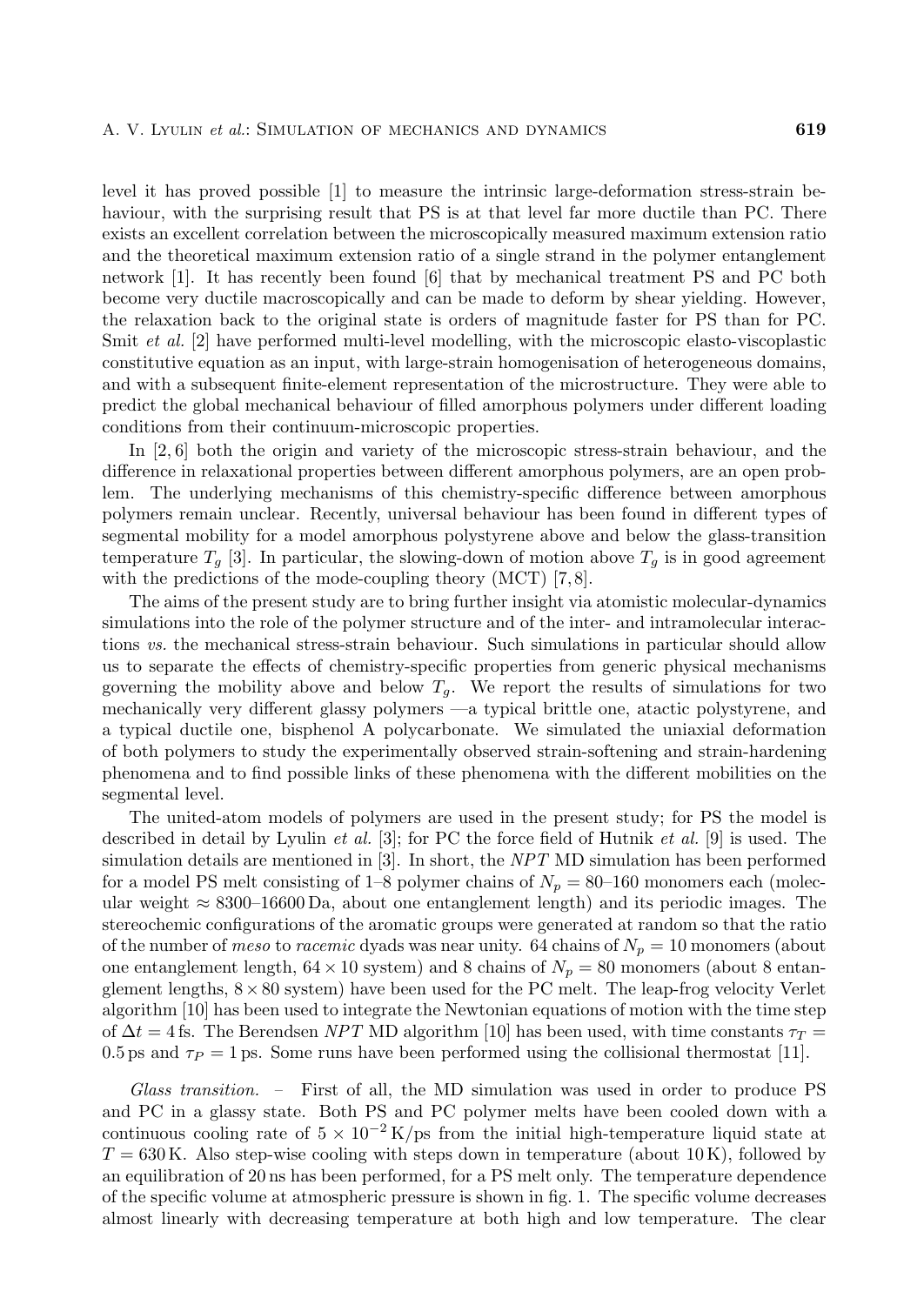

Fig. 1 – Temperature dependence of the specific volume for PS and PC produced with continuous cooling (cooling rate of  $5 \times 10^{-2}$  K/ps, continuous curves;  $8 \times 80$  system for PS,  $64 \times 10$  system for PC), and with stepwise cooling (open squares, PS only, 1 *×* 80 chain). Straight solid lines represent the least-squares fits of data at high temperature and low temperature. The arrows indicate the simulated values of  $T<sub>g</sub>$  obtained from the stepwise and continuous cooling for PS and from continuous cooling for PC.

change in the thermal-expansion coefficient serves as an indication of the glass transition. The regions in the vicinity of the corresponding  $T_g$  ( $T_g \pm 50 \text{ K}$ ) have been excluded from the linear fitting. The value of  $T_g = 385 \pm 6$  K produced for PS by the continuous-cooling procedure is displaced towards higher temperatures as compared to the value from step-wise cooling,  $T_g = 375 \pm 10$  K (performed with the order-of-magnitude slower effective cooling rate), and to the experimental value,  $T_g = 373 \text{ K } [3, 12]$ . The simulated value of  $T_g = 433 \pm 7 \text{ K }$  produced for PC by the continuous-cooling procedure is also displaced towards higher temperatures as compared to the experimental value of  $T_q = 423 \text{ K}$ . If the relaxation time of the system follows a Vogel-Fulcher dependence on temperature [11], then the glass-transition temperature increases logarithmically with cooling rate; on the basis of this slow logarithmic increase realistic values of  $T<sub>g</sub>$  are obtained by extrapolating the simulated data towards experimental cooling rates (such an extrapolation should be viewed with some caution because the scale of the available time window used for this extrapolation lies in the range of nanoseconds) [11].

*Local mobility. –* The differences between the two polymers as regards the local segmental mobility have been studied by measuring the mean-square translational displacements (MSTD) of individual segments, figs. 2a. As shown in [3] for PS the regime of free monomer diffusion at short times and high temperatures changes into a Rouse diffusive regime [13] with a slope of  $\alpha \approx 0.5$ . The same behaviour is confirmed here for PC. With decreasing temperature the motion of the chain segment is becoming more restricted: the onset of the Rouse diffusion is preceded by a crossover, or a cage effect (almost a plateau for PS), whereby very restricted motions occur in the cage formed by surrounding monomers [3]. The final parts of the MSTD curves are fitted with the power law  $\langle \Delta r^2(t) \rangle = l^2(t/\tau)^{1/2}$   $(l = 1 \text{ Å})$ . To remove the dependence on the choice of l, the relaxation times  $\tau$  are further normalized by the value of  $\tau$ at  $T = 600$  K. The idealized mode-coupling theory (MCT) for the translational  $\alpha$ -relaxation was applied in [3] for PS, and it is extended for PC in the present study. For both polymers the characteristic time algebraically diverges at some critical temperature  $T_c \gtrsim T_g$ :  $\tau \sim (T-T_c)^{-\gamma}$ , reflecting the collective behaviour of the local segmental dynamics. From the two-parameter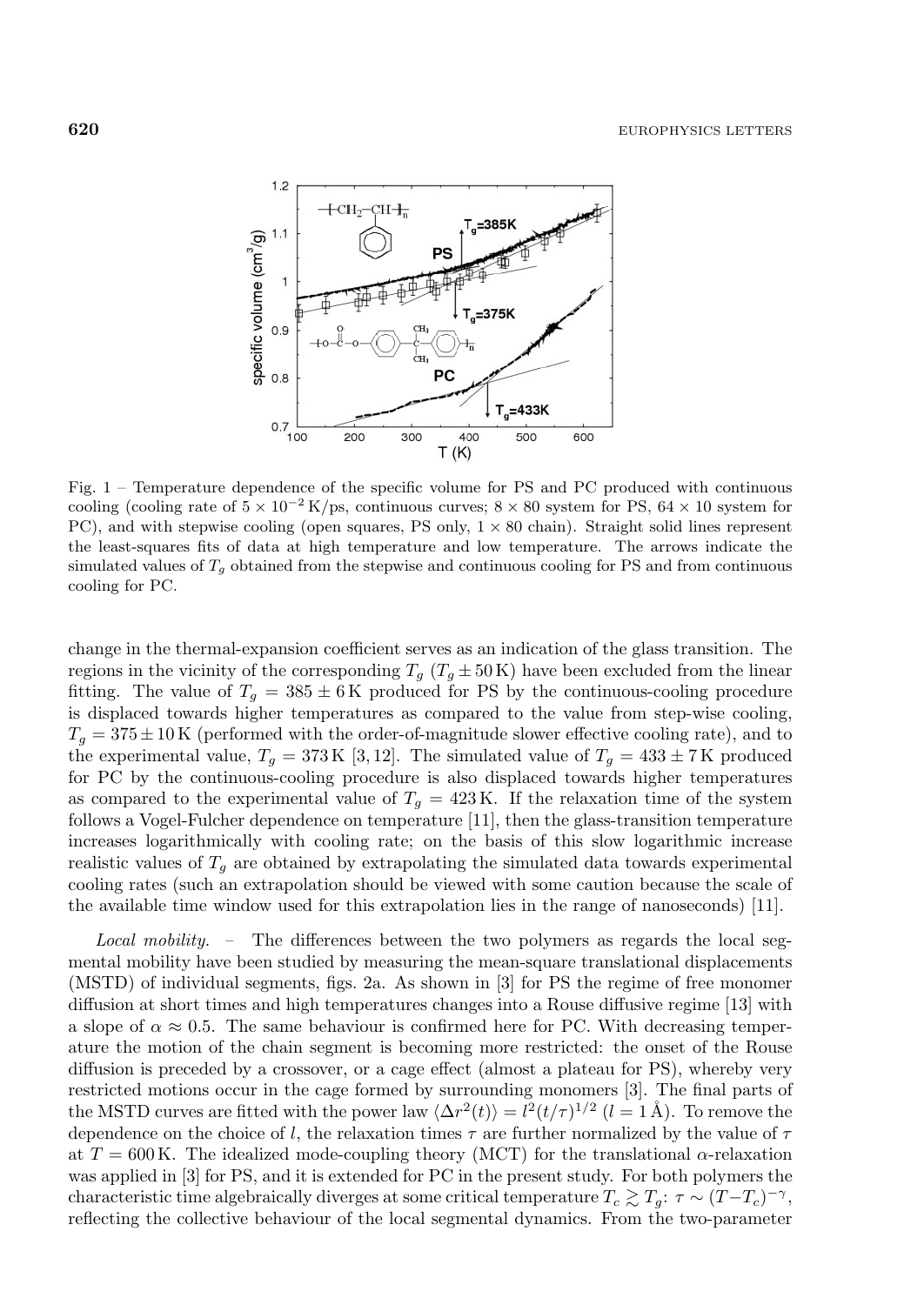

Fig. 2 – (a) MSTD of the main-chain segments of PC ( $64 \times 10$  system) in the vicinity of  $T_g$ . A diffusive regime with a slope close to 1 is observed up to  $t = 1$  ps. An asymptotic slope of 0.5 is confirmed for temperatures close to  $T<sub>g</sub>$  and higher. Crossover between these two regimes is a manifestation of the cage effect. Qualitatively the same behaviour is observed for PS, but the plateau between these two regimes is much more pronounced (see inset). (b) Temperature dependence of the normalized relaxation times  $\tau$  for both polymers (PS,  $1 \times 80$ ; PC,  $64 \times 10$  systems). Solid lines are the MCT-based fits, dashed lines are fits with a simple activation law.

fit to the data the values of  $T_c$  and  $\gamma$  are extracted. For PS the value of  $T_c = 375 \pm 6$  K is close to the simulated  $T_g$ , for PC the difference between  $T_c = 450 \pm 2 \,\mathrm{K}$  and  $T_g$  is larger, see fig. 2b. We found the exponent  $\gamma$  to be non-universal, and equal to  $3.0 \pm 0.2$  and  $2.2 \pm 0.2$ for PS and PC, respectively (all error bars have been calculated using Levenberg-Marquardt least-squares fitting method). At  $T < T_g$  an activated behaviour,  $\tau \sim \exp[E_a/k_BT]$ , is observed for the onset of the out-of-cage motion for both polymers. The activation energy for PS,  $E_a = 30 \pm 2 \text{ kJ/mol}$  is almost twice larger than  $E_a = 16.8 \pm 2 \text{ kJ/mol}$  for PC. The change fromthe ideal-MCT-like to the activated behaviour is connected to a crossover fromthe cooperative character of translational dynamics above  $T<sub>g</sub>$  to individual hopping processes below  $T_q$ . For a PC melt the cage effect is far less pronounced, and the crossover appears to be more gradual. Detailed study of the  $\alpha$ -relaxation is a subject of further investigation.

*Uniaxial extension. –* The main goal of the present study is to give insight through atomistic simulations into different experimental mechanical behaviour of typical amorphous polymers. Uniaxial deformation with constant deformation velocity  $L = 0.005 \text{ Å/ps}$  was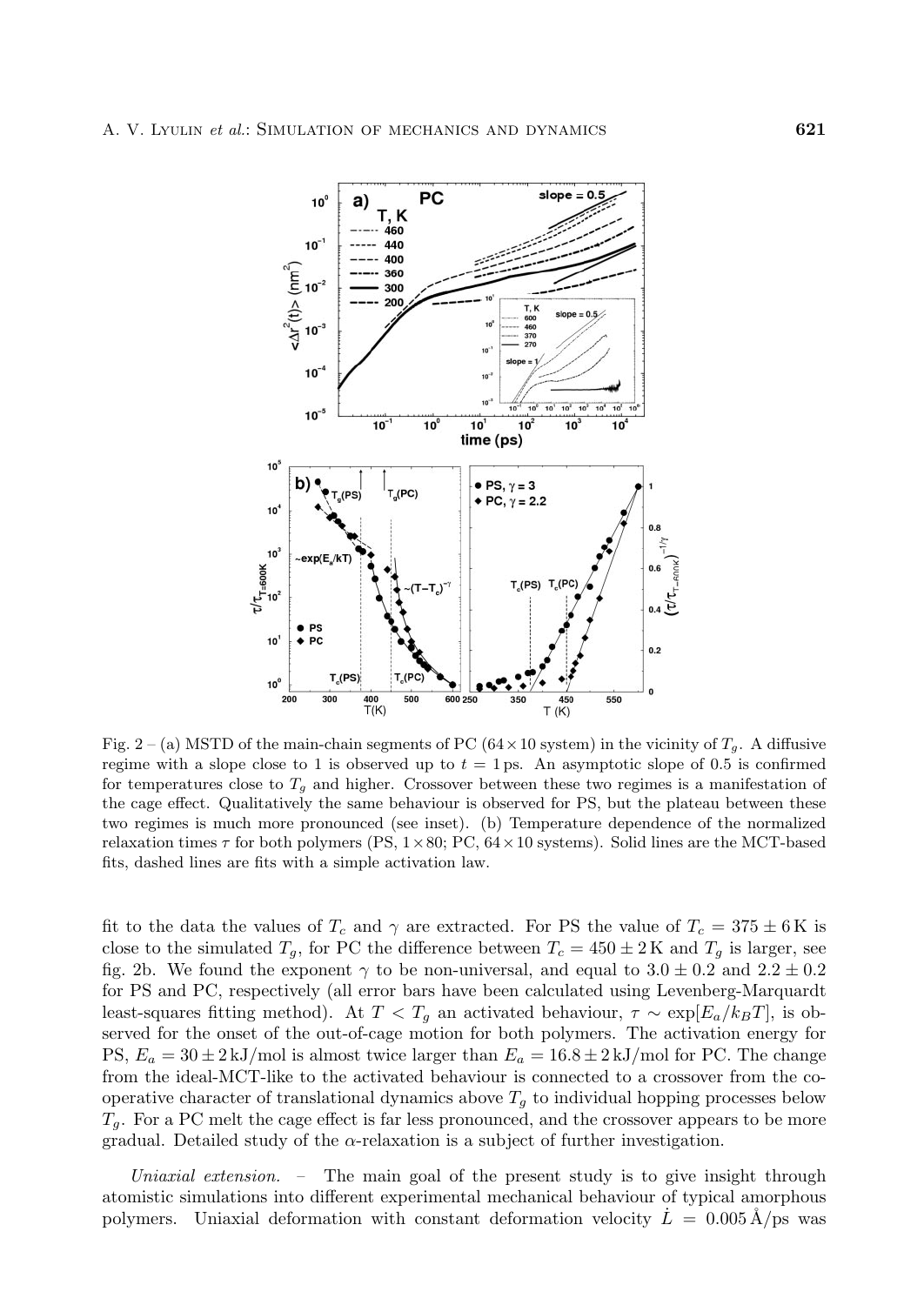

Fig. 3 – Simulated stress-strain dependence for a non-entangled model of PS (4*×*160 system) and two specimens of PC of different molecular weight (see inset), at  $T = 300 \text{ K}$ . Strain softening is absent for both entangled and non-entangled PC glasses. Straight solid lines represent the least-squares fit of the data in the strain-hardening regime and elastic regime (PC only).

applied along one  $(X, Y \text{ or } Z)$  of the axes to five independent sets of relaxed isotropic PS and PC samples, at different temperatures below the corresponding simulated glass transition temperatures. For the resulting fifteen different deformed samples the nominal strain parallel to the direction of deformation has been measured as  $\gamma_L = \frac{L - L_0}{L_0} \times 100\%$ , where  $L(t) = L_0 + \dot{L}t$  is the instant length of the simulation box parallel to the direction of the applied tension and  $L_0$  denotes the equilibrium value of this length prior to the application of tension. The results after averaging over all samples are given in fig. 3. The initial elastic regime for both polymers is clearly seen for extensions up to 3%, and is followed by the onset of the plastic flow in the so-called yield point (for PC the yield point is defined as an intersection of two tangents to the initial and final parts of the curve [4]). At  $T = 300 \,\mathrm{K}$  the simulated Young modulus is  $2.9 \pm 0.1$  GPa for PS and  $2.2 \pm 0.2$  GPa for PC, which is comparable to the experimental values at room temperature of  $3.2-3.4$  GPa and  $2.34$  GPa for PS and PC, respectively [12]. The simulated values of the yield stress  $(100 \pm 5 \text{ MPa}$  for PS and  $70 \pm 5 \text{ MPa}$  for PC), and the elongation at the yield point (about 7% for PS and about 5% for PC of different molecular weight) are also comparable to the experimental ones (in spite of the enormous difference in deformation rate, [14]) at the same temperature (yield stress of 95 MPa for PS and 65 MPa for PC, and elongation-at-yield of 6% for both polymers [2]).

*Post-yield behaviour. –* In a mechanical experiment, carried out under compression [6], a strong strain softening followed by minor hardening is observed for PS, which results in unstable post-yield deformation behaviour; in contrast PC shows less softening and more hardening, which induces toughness. After the yield point pronounced strain softening is clearly seen in fig. 3 for simulated PS, with a stress drop of about 20 MPa. Such a softening is not present for PC. For both polymers strain hardening is clearly seen at extensions above  $\gamma_L = 15\%$ . The strain-hardening modulus  $G_R$  is usually defined [15] as the slope of the curve at large strains (deformation above 15% in the present simulations) of the true stress σ *vs.*  $\lambda^2 - \lambda^{-1}$  (neo-Hookean behaviour),  $\sigma = G_R(\lambda^2 - \lambda^{-1})$ , where  $\lambda = \frac{L}{L_0}$ . The present simulation data at  $T = 300$  K give the value  $G_R = 12.0 \pm 0.5$  MPa for PS which is almost twice simulation data at  $T = 300 \text{ K}$  give the value  $G_R = 12.0 \pm 0.5 \text{ MPa}$  for PS which is almost twice lower than the simulated value of  $G_R = 22 \pm 1$  MPa for PC. These results may be compared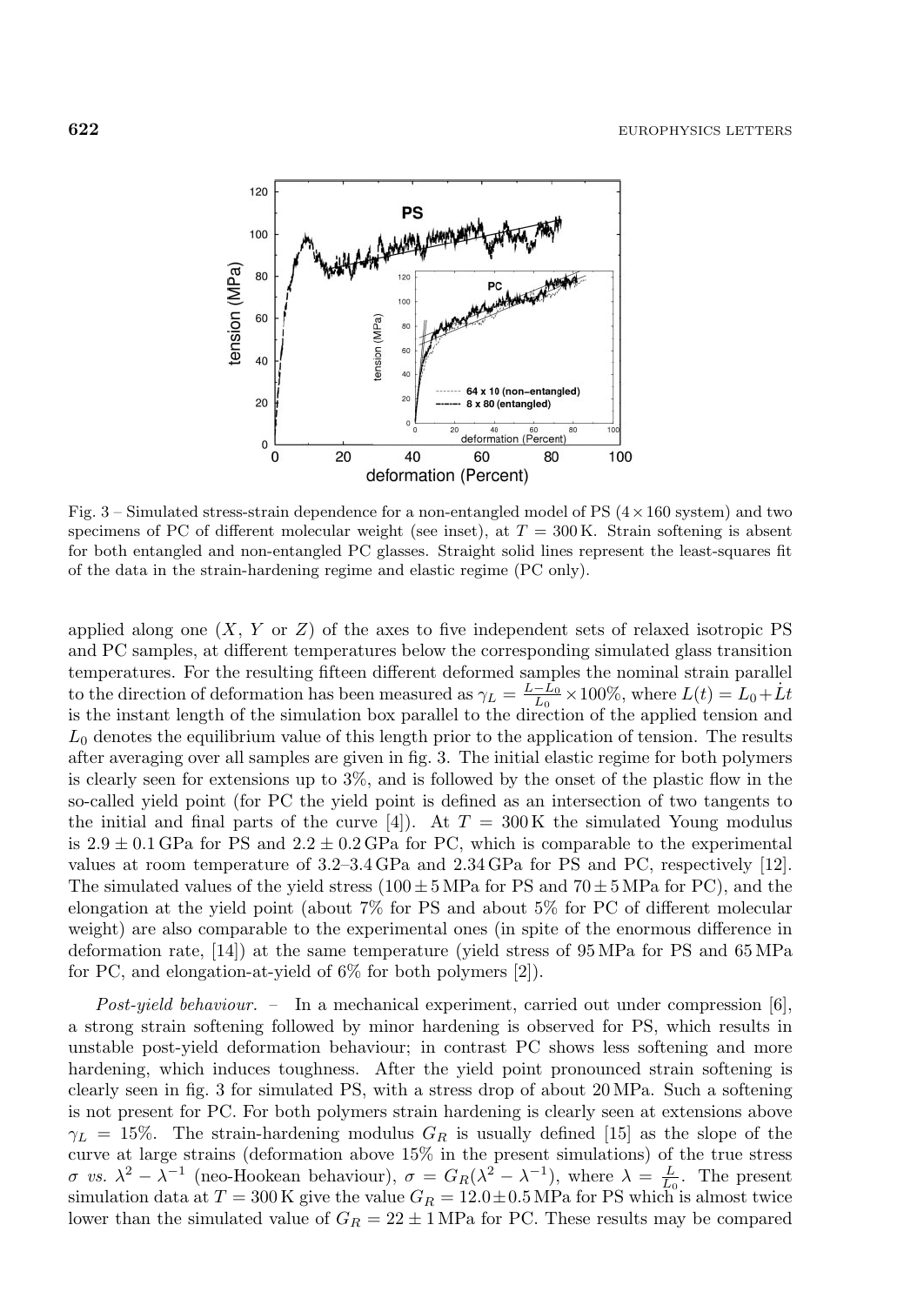

Fig. 4 – The fluctuating stochastic contributions to the parallel MSTD are shown (symbols, averaged over backbone monomers for PS and over all monomers for PC) together with the corresponding dependencies in the isotropic case (lines),  $8 \times 80$  samples,  $T = 300$  K. For PS the onset of the Rouse regime in the direction of the deformation starts much earlier as compared to the isotropic case. For PC the translational diffusion just after the yield point is changed less by the deformation.

with available experimental uniaxial-compression data of van Melick *et al.* [15], which give  $G_R = 13 \text{ MPa}$  for PS and  $G_R = 29 \text{ MPa}$  for PC at room temperature. In [15] the strain hardening in glassy polymers is explained by the rubber-elastic response of the entanglement network. A relatively high entanglement density for PC as compared to that for PS would lead to much higher strain hardening. The present simulations show the same strain-hardening modulus for non-entangled and entangled PC melts. We conclude here that the entanglements do not contribute to the strain hardening, at least on the simulated time scale. In [16] strain hardening is explained by a high population of the completely stretched parts of a chain in the planar configuration (trans-conformer) in deformed chains. Experimental data [15] and simulations also show a decrease in the strain hardening modulus with increasing temperature. The detailed analysis of the population of different conformers in both PS and PC as well as the influence of the cooling rate is a subject of further study.

*Mobility under deformation. –* Due to the uniaxial extension the mobility of the monomers will be different from that in the undeformed case. The trivial contribution to this mobility results from the constant rate of the affine extension of the sample, with a fixed velocity  $L$  at the edge. The particles throughout the sample are accordingly convected with some local velocity, which masks the polymer-specific effects of the deformation on the segmental mobility. To get rid of this trivial dependence the trajectory of each particle is modified: the local convective velocity  $v_{\parallel}(t) = \frac{x_{\parallel}(t)}{L(t)} \dot{L}$  in the direction of the applied stretching is subtracted<br>from the position of each particle  $x_{\parallel}(t)$  in this direction, and the parallel MSTD is calculated from the position of each particle  $x_{\parallel}(t)$  in this direction, and the parallel MSTD is calculated (symbols in fig. 4). For both polymers it is clearly seen that the deformation does not influence significantly the translational mobility below the yield point (up to  $t \approx 200 \,\text{ps}$ ). Changes occur in the post-yield response: for the parallel MSTD the onset of the cage escape starts just after the yield point and significantly earlier as compared to the isotropic case. For the PS glass the uniaxial mechanical deformation leads to an acceleration of the parallel diffusion by more than one order of magnitude. In the recently reported MD simulations of Capaldi *et al.* [17] for a model glassy polyethylene an increase in the *internal* dynamic behaviour, *i.e.* the dihedralangle transition rate, has been observed under the influence of a deformation. For the PC